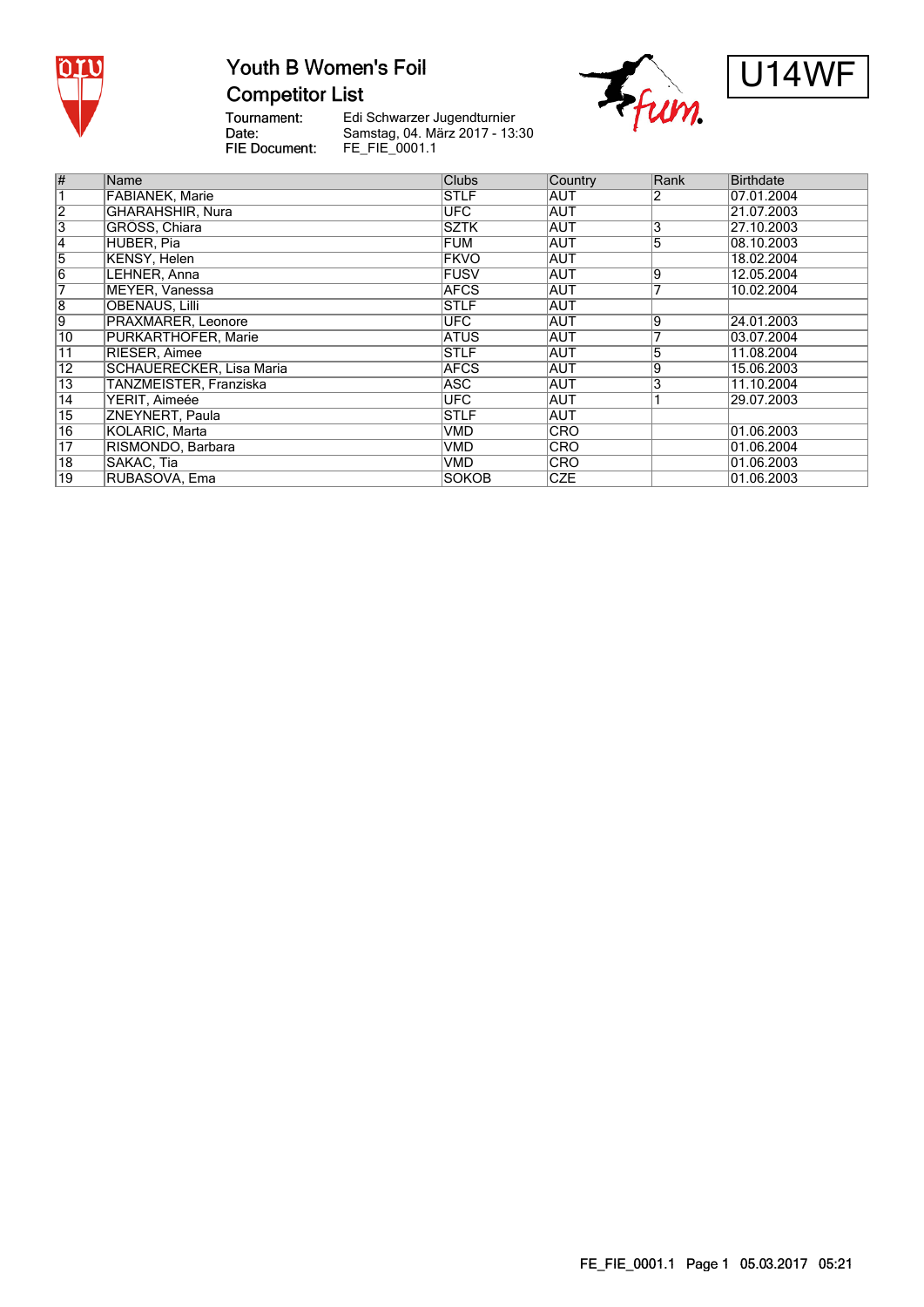| Edi Schwarzer Jugendturnier                                                            |                                                                                                                                  |  |  |  |  |  |  |  |  |
|----------------------------------------------------------------------------------------|----------------------------------------------------------------------------------------------------------------------------------|--|--|--|--|--|--|--|--|
| Mödling                                                                                |                                                                                                                                  |  |  |  |  |  |  |  |  |
| Samstag, 04. März 2017                                                                 |                                                                                                                                  |  |  |  |  |  |  |  |  |
| <b>Youth B Women's Foil</b>                                                            |                                                                                                                                  |  |  |  |  |  |  |  |  |
|                                                                                        | Total # of pools: 3<br>Total # of competitors: 19                                                                                |  |  |  |  |  |  |  |  |
| Round 1                                                                                | 3 pools<br>2 pools of 6 and 1 pool of 7<br>18 (94,74% of 19) competitors promoted to the next round                              |  |  |  |  |  |  |  |  |
| Round 2                                                                                | 3 pools of 6<br>14 (77,78% of 18) competitors promoted to the next round<br>Use the combined pool results to seed the next round |  |  |  |  |  |  |  |  |
| Round 3<br>Incomplete DE table of 16 fenced through the finals, no fence-off for third |                                                                                                                                  |  |  |  |  |  |  |  |  |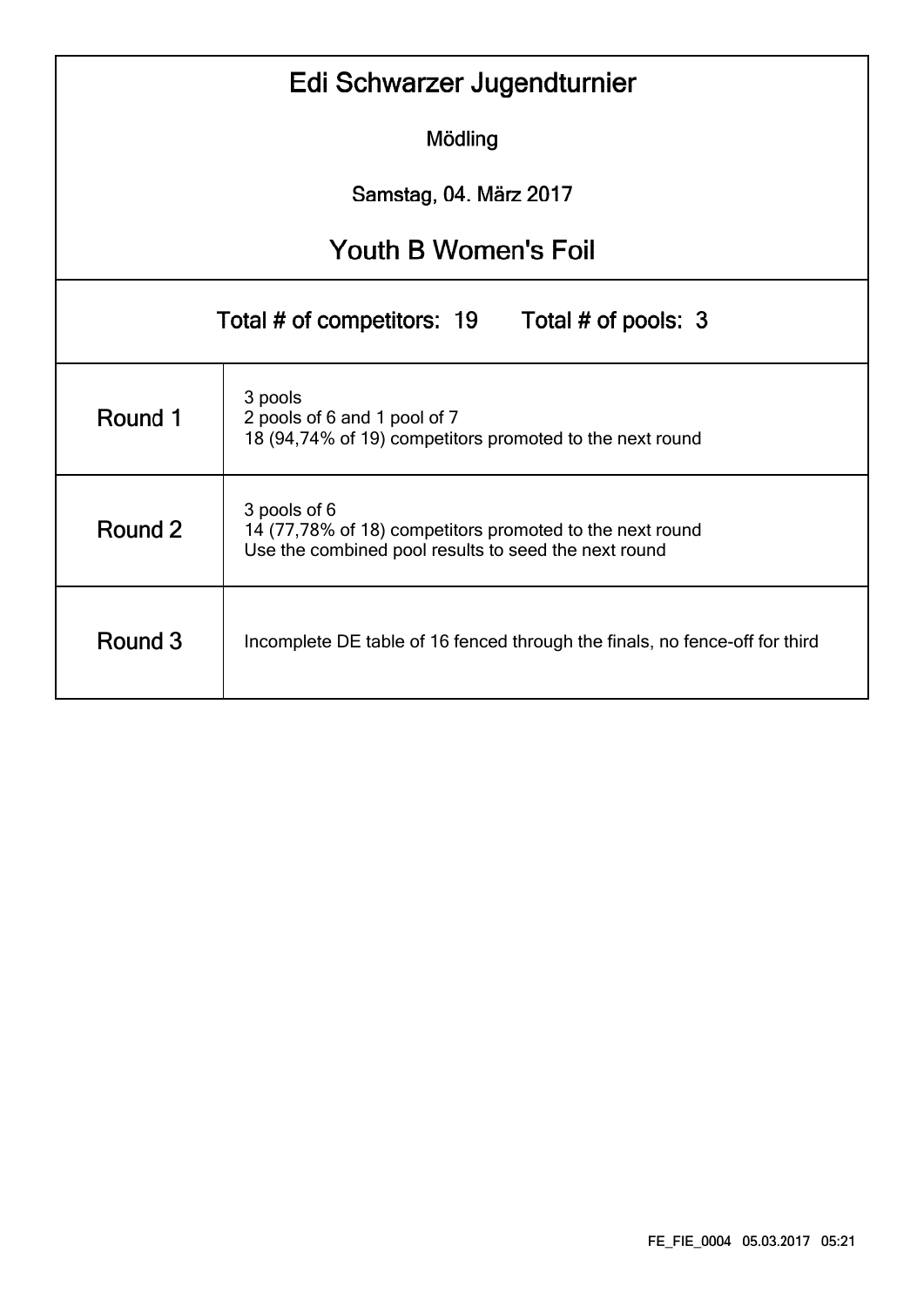

# **Youth B Women's Foil**

#### Seeding for Round #1 - Pool

Tournament:<br>Date: FIE Document:

Edi Schwarzer Jugendturnier<br>Samstag, 04. März 2017 - 13:30<br>FE\_FIE\_0001.2





| Seed            | Name                            | Club         | Country    | Rank           | Notes |
|-----------------|---------------------------------|--------------|------------|----------------|-------|
|                 | YERIT, Aimeée                   | <b>UFC</b>   | <b>AUT</b> |                |       |
| $\overline{2}$  | <b>FABIANEK, Marie</b>          | <b>STLF</b>  | <b>AUT</b> | $\overline{2}$ |       |
| 3               | TANZMEISTER, Franziska          | <b>ASC</b>   | <b>AUT</b> | 3              |       |
| 4               | GRÖSS, Chiara                   | <b>SZTK</b>  | <b>AUT</b> | 3              |       |
| $\overline{5}$  | RIESER, Aimee                   | <b>STLF</b>  | <b>AUT</b> | 5              |       |
| $\overline{6}$  | HUBER, Pia                      | FUM          | IAUT       | 5              |       |
| 7               | MEYER, Vanessa                  | <b>AFCS</b>  | <b>AUT</b> |                |       |
| 8               | PURKARTHOFER, Marie             | <b>ATUS</b>  | <b>AUT</b> |                |       |
| ទ               | PRAXMARER, Leonore              | <b>UFC</b>   | <b>AUT</b> | 9              |       |
| 10              | <b>SCHAUERECKER, Lisa Maria</b> | <b>AFCS</b>  | <b>AUT</b> | Ι9             |       |
| $\overline{11}$ | LEHNER, Anna                    | <b>FUSV</b>  | <b>AUT</b> | 9              |       |
| $\overline{12}$ | RUBASOVA, Ema                   | <b>SOKOB</b> | <b>CZE</b> |                |       |
| $\overline{13}$ | SAKAC, Tia                      | VMD          | CRO        |                |       |
| $\overline{14}$ | KOLARIC, Marta                  | VMD          | <b>CRO</b> |                |       |
| $\overline{15}$ | GHARAHSHIR, Nura                | <b>UFC</b>   | <b>AUT</b> |                |       |
| 16              | ZNEYNERT, Paula                 | <b>STLF</b>  | <b>AUT</b> |                |       |
| $\overline{17}$ | <b>OBENAUS, Lilli</b>           | <b>STLF</b>  | <b>AUT</b> |                |       |
| $\overline{18}$ | KENSY, Helen                    | <b>FKVO</b>  | <b>AUT</b> |                |       |
| 19              | RISMONDO, Barbara               | <b>VMD</b>   | <b>CRO</b> |                |       |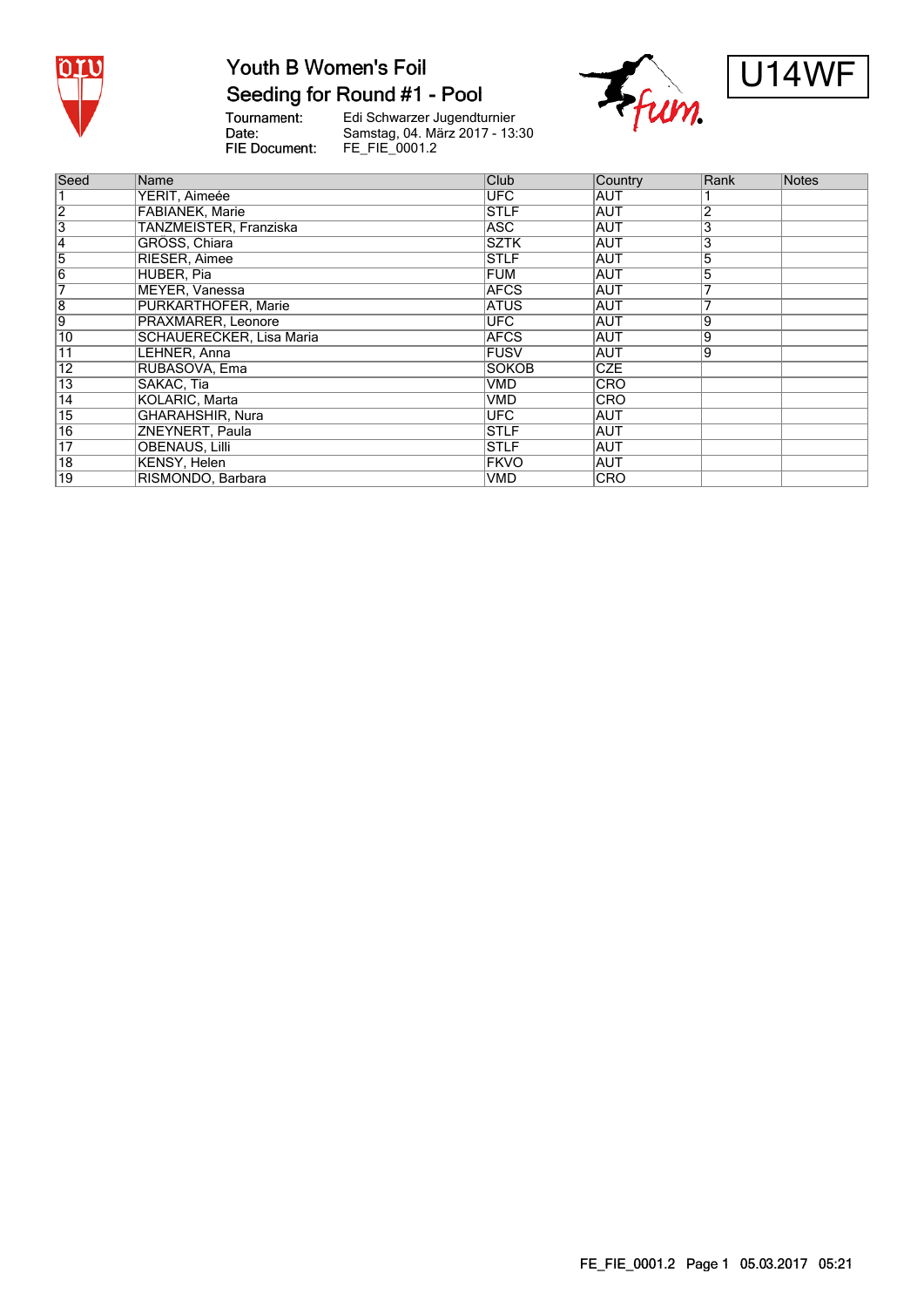

## Youth B Women's Foil **Pool Results**





Tournament: Date: FIE Document:

Edi Schwarzer Jugendturnier Samstag, 04. März 2017 - 13:30 FE\_FIE\_0007

|                | Strip 10            | Referee(s):<br>BERGMANN, Paul (FCT / AUT) |                |                |                |                |                |                |                |                |   |        |    |    |          |
|----------------|---------------------|-------------------------------------------|----------------|----------------|----------------|----------------|----------------|----------------|----------------|----------------|---|--------|----|----|----------|
|                | 13:40               | FEICHTINGER, Robert (FKVO / AUT)          |                |                |                |                |                |                |                |                |   |        |    |    |          |
| Name           |                     | <b>Affiliation</b>                        | #              |                | 2              | 3              | 4              | 5              | 6              | 7              | v | V/M TS |    |    | TR Ind   |
| YERIT, Aimeée  |                     | UFC / AUT                                 | 1              |                | V <sub>5</sub> | V <sub>5</sub> | V <sub>5</sub> | V <sub>5</sub> | V <sub>5</sub> | V <sub>5</sub> | 6 | 1,00   | 30 | 8  | 22       |
| SAKAC, Tia     |                     | VMD / CRO                                 | $\overline{2}$ | D1             |                | D <sub>2</sub> | D <sub>0</sub> | V <sub>5</sub> | V <sub>5</sub> | D <sub>2</sub> | 2 | 0,33   | 15 | 26 | $-11$    |
| MEYER, Vanessa |                     | AFCS / AUT                                | 3              | D <sub>1</sub> | V <sub>5</sub> |                | D <sub>0</sub> | D <sub>3</sub> | V <sub>5</sub> | V <sub>5</sub> | 3 | 0,50   | 19 | 20 | -1       |
| RUBASOVA, Ema  |                     | SOKOB / CZE                               | $\overline{4}$ | D4             | V <sub>5</sub> | V <sub>5</sub> |                | D <sub>2</sub> | D <sub>4</sub> | V <sub>5</sub> | 3 | 0,50   | 25 | 16 | -9       |
| RIESER, Aimee  |                     | STLF / AUT                                | 5              | D <sub>2</sub> | D <sub>2</sub> | V5             | V <sub>5</sub> |                | V <sub>5</sub> | D <sub>0</sub> | 3 | 0,50   | 19 | 23 | -4       |
|                | ZNEYNERT, Paula     | STLF / AUT                                | 6              | D <sub>0</sub> | D <sub>4</sub> | D <sub>1</sub> | V <sub>5</sub> | D <sub>3</sub> |                | D <sub>1</sub> | 1 | 0,17   | 14 | 29 | $-15$    |
|                | PURKARTHOFER, Marie | ATUS / AUT                                |                | D <sub>0</sub> | V5             | D <sub>2</sub> | D1             | V <sub>5</sub> | V5             |                | 3 | 0,50   | 18 | 18 | $\Omega$ |

| η                      | Strip 11         | Referee(s):<br>KUDLACEK, Raphael (FGS / AUT) |                |                |                |                |                |                |                |             |        |                 |           |                   |
|------------------------|------------------|----------------------------------------------|----------------|----------------|----------------|----------------|----------------|----------------|----------------|-------------|--------|-----------------|-----------|-------------------|
|                        | 13:40            | WENDT, Benny (UFC / AUT)                     |                |                |                |                |                |                |                |             |        |                 |           |                   |
| Name                   |                  | Affiliation                                  | #              |                | $\overline{2}$ | 3              | $\overline{4}$ | 5              | 6              | v           | V/M TS |                 | <b>TR</b> | <b>Ind</b>        |
| <b>FABIANEK, Marie</b> |                  | STLF / AUT                                   |                |                | V5             | V5             | V5             | V5             | V <sub>5</sub> | 5           | 1,00   | 25              | 10        | 15                |
| LEHNER, Anna           |                  | FUSV / AUT                                   | $\overline{2}$ | D1             |                | D <sub>1</sub> | D <sub>0</sub> | V <sub>5</sub> | D <sub>3</sub> | 1           | 0,20   | 10              | 23        | $-13$             |
| KOLARIC, Marta         |                  | VMD / CRO                                    | 3              | D <sub>3</sub> | V5             |                | D <sub>4</sub> | V5             | V <sub>5</sub> | 3           | 0,60   | 22              | 15        |                   |
| HUBER, Pia             |                  | FUM / AUT                                    | $\overline{4}$ | D <sub>3</sub> | V <sub>5</sub> | V5             |                | V5             | V <sub>5</sub> | 4           | 0,80   | 23              | 11        | $12 \overline{ }$ |
| KENSY, Helen           |                  | FKVO / AUT                                   | 5              | D0             | D4             | D3             | D1             |                | D <sub>4</sub> | $\mathbf 0$ | 0,00   | 12 <sup>°</sup> | 25        | $-13$             |
|                        | GHARAHSHIR, Nura | UFC / AUT                                    | 6              | D3             | V4             | D <sub>1</sub> | D <sub>1</sub> | V5             |                | 2           | 0,40   | 14              | 22        | -8                |

| 3                     | Strip 12                        | Referee(s):<br>HAULEITNER, Bernhard (FUK / AUT) |                |    |                |                |                |                |                |   |   |      |    |    |               |
|-----------------------|---------------------------------|-------------------------------------------------|----------------|----|----------------|----------------|----------------|----------------|----------------|---|---|------|----|----|---------------|
|                       | 13:40                           | SCHOLZ-MAREICH, Robert (STLF / AUT)             |                |    |                |                |                |                |                |   |   |      |    |    |               |
| Name                  |                                 | Affiliation                                     | #              |    | $\overline{2}$ | 3              | $\overline{4}$ | 5              | 6              |   | v |      |    |    | V/M TS TR Ind |
|                       | PRAXMARER, Leonore              | UFC / AUT                                       | 1              |    | D1             | V5             | D3             | D <sub>2</sub> | V5             |   | 2 | 0.40 | 16 | 20 | $-4$          |
| GRÖSS, Chiara         |                                 | SZTK / AUT                                      | $\overline{2}$ | V5 |                | V5             | V5             | V <sub>5</sub> | V5             |   | 5 | 1.00 | 25 | 10 | 15            |
|                       | <b>SCHAUERECKER, Lisa Maria</b> | AFCS / AUT                                      | 3              | D4 | D1             |                | D <sub>2</sub> | V <sub>5</sub> | V5             |   | 2 | 0.40 | 17 | 19 | $-2$          |
|                       | TANZMEISTER, Franziska          | ASC / AUT                                       | 4              | V5 | D <sub>2</sub> | V5             |                | D1             | V5             |   | 3 | 0,60 | 18 | 17 |               |
|                       | RISMONDO, Barbara               | VMD / CRO                                       | 5              | V5 | D4             | D <sub>3</sub> | V5             |                | D <sub>3</sub> |   | 2 | 0,40 | 20 | 18 | $\mathcal{P}$ |
| <b>OBENAUS, Lilli</b> |                                 | STLF / AUT                                      | 6              | D1 | D <sub>2</sub> | D <sub>1</sub> | D <sub>2</sub> | V <sub>5</sub> |                | 1 |   | 0,20 | 11 | 23 | $-12$         |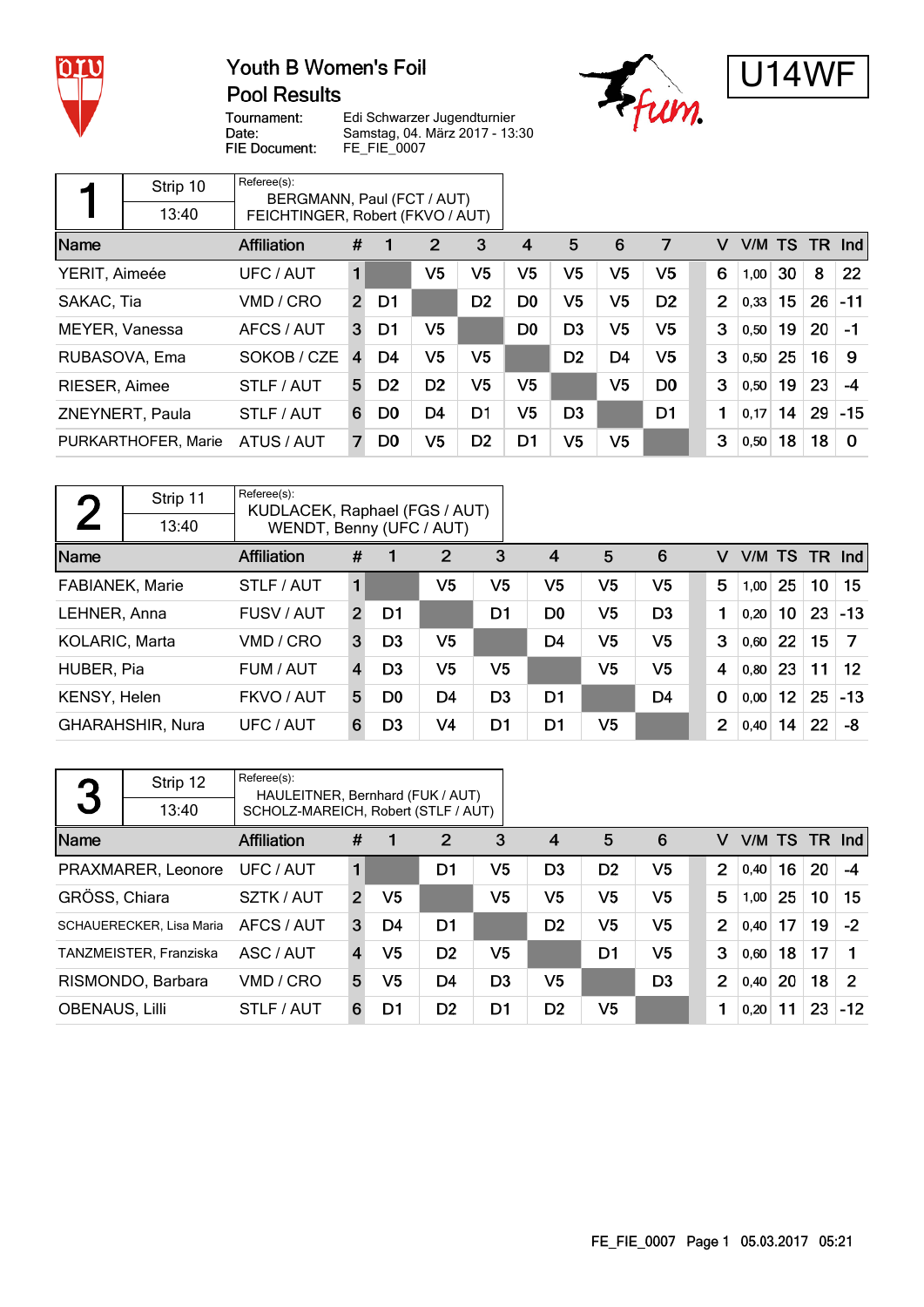

# Youth B Women's Foil Seeding for Round #2 - Pool

Tournament:<br>Date:

Edi Schwarzer Jugendturnier Samstag, 04. März 2017 - 13:30 FIE Document: FE\_FIE\_0008





| Seed            | Name                            | Club         | Country    | V              | V/M            | <b>TS</b>       | <b>TR</b>       | Ind   | <b>Notes</b> |
|-----------------|---------------------------------|--------------|------------|----------------|----------------|-----------------|-----------------|-------|--------------|
|                 |                                 |              |            |                |                |                 |                 |       |              |
|                 | YERIT, Aimeée                   | <b>UFC</b>   | IAUT       | 6              | 1,00           | 30              | 8               | $+22$ | Advanced     |
| 2T              | GRÖSS, Chiara                   | <b>SZTK</b>  | AUT        | 5              | 1,00           | 25              | 10              | $+15$ | Advanced     |
| $\overline{2T}$ | <b>FABIANEK, Marie</b>          | <b>STLF</b>  | <b>AUT</b> | 5              | 1,00           | 25              | $\overline{10}$ | $+15$ | Advanced     |
| $\overline{4}$  | HUBER, Pia                      | <b>FUM</b>   | <b>AUT</b> | 4              | 0.80           | 23              | $\overline{11}$ | $+12$ | Advanced     |
| 5               | KOLARIC, Marta                  | VMD          | <b>CRO</b> | 3              | 0.60           | $\overline{22}$ | $\overline{15}$ | $+7$  | Advanced     |
| $\overline{6}$  | TANZMEISTER, Franziska          | ASC          | AUT        | 3              | 0.60           | $\overline{18}$ | 17              | $+1$  | Advanced     |
|                 | RUBASOVA, Ema                   | <b>SOKOB</b> | <b>CZE</b> | 3              | 0,50           | $2\overline{5}$ | $\overline{16}$ | $+9$  | Advanced     |
| 8               | PURKARTHOFER, Marie             | ATUS         | IAUT       | 3              | 0,50           | 18              | 18              | 0     | Advanced     |
| 9               | MEYER, Vanessa                  | <b>AFCS</b>  | <b>AUT</b> | 3              | 0,50           | $\overline{19}$ | 20              | $-1$  | Advanced     |
| 10              | <b>RIESER, Aimee</b>            | <b>STLF</b>  | <b>AUT</b> | 3              | 0,50           | 19              | 23              | $-4$  | Advanced     |
| 11              | RISMONDO, Barbara               | VMD          | <b>CRO</b> | $\overline{2}$ | 0,40           | 20              | $\overline{18}$ | $+2$  | Advanced     |
| $\overline{12}$ | <b>SCHAUERECKER, Lisa Maria</b> | <b>AFCS</b>  | <b>AUT</b> | $\overline{2}$ | 0,40           | $\overline{17}$ | $\overline{19}$ | -2    | Advanced     |
| $\overline{13}$ | PRAXMARER, Leonore              | UFC          | AUT        | 2              | 0,40           | 16              | 20              | -4    | Advanced     |
| $\overline{14}$ | GHARAHSHIR, Nura                | UFC          | IAUT       | 2              | $ 0,40\rangle$ | 14              | 22              | -8    | Advanced     |
| 15              | SAKAC, Tia                      | VMD          | <b>CRO</b> | $\overline{2}$ | 0,33           | $\overline{15}$ | 26              | $-11$ | Advanced     |
| $\overline{16}$ | <b>OBENAUS, Lilli</b>           | <b>STLF</b>  | AUT        |                | 0,20           | $\overline{11}$ | 23              | $-12$ | Advanced     |
| $\overline{17}$ | LEHNER, Anna                    | <b>FUSV</b>  | AUT        |                | 0,20           | 10              | 23              | $-13$ | Advanced     |
| $\overline{18}$ | ZNEYNERT, Paula                 | ISTLF        | AUT        |                | 0,17           | 14              | 29              | $-15$ | Advanced     |
| $\overline{19}$ | KENSY, Helen                    | <b>FKVO</b>  | AUT        | 10             | 0,00           | $\overline{12}$ | 25              | $-13$ | Eliminated   |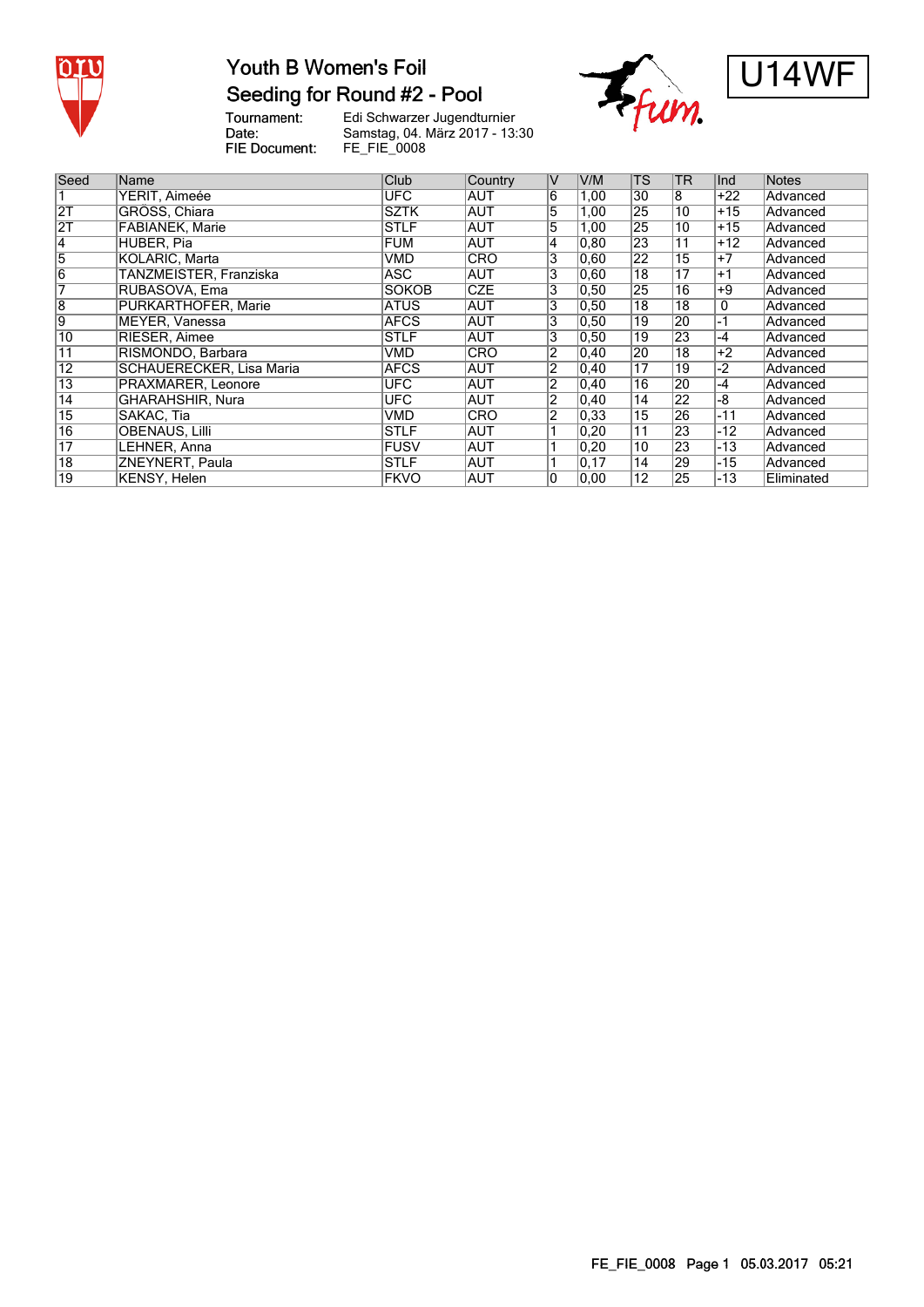

## Youth B Women's Foil **Pool Results**





Tournament: Date: FIE Document:

Edi Schwarzer Jugendturnier Samstag, 04. März 2017 - 13:30 FE\_FIE\_0007

|                       | Strip 10               | Referee(s):<br>HAULEITNER, Bernhard (FUK / AUT) |                  |                |                |                |                |                |                |                |        |    |    |                   |
|-----------------------|------------------------|-------------------------------------------------|------------------|----------------|----------------|----------------|----------------|----------------|----------------|----------------|--------|----|----|-------------------|
|                       | 16:00                  | REUMÜLLER, Martina (FUM / AUT)                  |                  |                |                |                |                |                |                |                |        |    |    |                   |
| Name                  |                        | Affiliation                                     | #                |                | $\overline{2}$ | 3              | $\overline{4}$ | 5              | 6              | v              | V/M TS |    |    | $TR$ Ind          |
|                       | ZNEYNERT, Paula        | STLF / AUT                                      | 1                |                | V5             | D <sub>2</sub> | V <sub>3</sub> | D <sub>1</sub> | D <sub>3</sub> | $\overline{2}$ | 0.40   | 14 | 21 | -7                |
| <b>OBENAUS, Lilli</b> |                        | STLF / AUT                                      | $\overline{2}$   | D4             |                | D3             | V4             | D <sub>2</sub> | D <sub>1</sub> |                | 0,20   | 14 | 23 | -9                |
| YERIT, Aimeée         |                        | UFC / AUT                                       | 3                | V5             | V5             |                | V5             | D <sub>4</sub> | D <sub>3</sub> | 3              | 0,60   | 22 | 15 |                   |
|                       | TANZMEISTER, Franziska | ASC / AUT                                       | $\boldsymbol{4}$ | D <sub>2</sub> | D <sub>3</sub> | D <sub>0</sub> |                | V <sub>5</sub> | D <sub>4</sub> | 1              | 0,20   | 14 | 21 | $-7$              |
| RUBASOVA, Ema         |                        | SOKOB / CZE                                     | 5                | V5             | V5             | V5             | D <sub>4</sub> |                | D <sub>2</sub> | 3              | 0.60   | 21 | 17 | 4                 |
|                       | RISMONDO, Barbara      | VMD / CRO                                       | 6                | V5             | V5             | V5             | V5             | V5             |                | 5              | 1,00   | 25 | 13 | $12 \overline{ }$ |

| $\bigcap$              | Strip 11                 | Referee(s):<br>KUDLACEK, Raphael (FGS / AUT) |                |                |                |                |                |                |                |             |      |           |               |          |
|------------------------|--------------------------|----------------------------------------------|----------------|----------------|----------------|----------------|----------------|----------------|----------------|-------------|------|-----------|---------------|----------|
|                        | 16:00                    | SOMOSKEOY, Peter (10 / HUN)                  |                |                |                |                |                |                |                |             |      |           |               |          |
| Name                   |                          | <b>Affiliation</b>                           | #              |                | $\overline{2}$ | 3              | $\overline{4}$ | 5              | 6              | v           |      |           | V/M TS TR Ind |          |
| <b>FABIANEK, Marie</b> |                          | STLF / AUT                                   | 1              |                | D <sub>4</sub> | V4             | V5             | V <sub>5</sub> | D <sub>4</sub> | 3           | 0,60 | <b>22</b> | 11            | 11       |
| KOLARIC, Marta         |                          | VMD / CRO                                    | $\overline{2}$ | V5             |                | V <sub>5</sub> | V <sub>5</sub> | V <sub>5</sub> | V <sub>5</sub> | 5           | 1,00 | 25        | 11            | 14       |
|                        | SCHAUERECKER, Lisa Maria | AFCS / AUT                                   | 3              | D1             | D <sub>2</sub> |                | V <sub>5</sub> | D <sub>3</sub> | D <sub>0</sub> | 1           | 0.20 | 11        | 21            | $-10$    |
|                        | PRAXMARER, Leonore       | UFC / AUT                                    | $\overline{4}$ | D <sub>0</sub> | D1             | D <sub>2</sub> |                | D1             | D <sub>2</sub> | $\mathbf 0$ | 0,00 | 6         | 24            | $-18$    |
| LEHNER, Anna           |                          | FUSV / AUT                                   | 5              | D <sub>0</sub> | D1             | V5             | V4             |                | V <sub>5</sub> | 3           | 0,60 | 15        | 15            | $\Omega$ |
|                        | PURKARTHOFER, Marie      | ATUS / AUT                                   | 6              | V5             | D <sub>3</sub> | V5             | V <sub>5</sub> | D1             |                | 3           | 0,60 | 19        | 16            | 3        |

| 3              | Strip 12         | Referee(s):<br>BERGMANN, Paul (FCT / AUT) |                |                |                |                |                |                |                |             |                |        |    |    |          |
|----------------|------------------|-------------------------------------------|----------------|----------------|----------------|----------------|----------------|----------------|----------------|-------------|----------------|--------|----|----|----------|
|                | 16:00            | BRIGOLA, Peter (1 / AUT)                  |                |                |                |                |                |                |                |             |                |        |    |    |          |
| Name           |                  | <b>Affiliation</b>                        | #              |                | $\overline{2}$ | 3              | $\overline{4}$ | 5              | 6              |             | v              | V/M TS |    |    | $TR$ Ind |
| HUBER, Pia     |                  | FUM / AUT                                 |                |                | D <sub>3</sub> | V5             | V5             | V5             | D4             |             | 3              | 0,60   | 22 | 17 | 5        |
| GRÖSS, Chiara  |                  | SZTK / AUT                                | $\overline{2}$ | V <sub>5</sub> |                | V5             | V5             | V5             | D <sub>4</sub> |             | 4              | 0,80   | 24 | 14 | 10       |
| MEYER, Vanessa |                  | AFCS / AUT                                | 3              | D <sub>3</sub> | D1             |                | D <sub>2</sub> | D <sub>2</sub> | D <sub>3</sub> | $\mathbf 0$ |                | 0,00   | 11 | 25 | $-14$    |
|                | GHARAHSHIR, Nura | UFC / AUT                                 | $\overline{4}$ | D1             | D <sub>3</sub> | V <sub>5</sub> |                | V <sub>5</sub> | V <sub>5</sub> |             | 3              | 0,60   | 19 | 16 | 3        |
| SAKAC, Tia     |                  | VMD / CRO                                 | 5              | D <sub>3</sub> | D <sub>2</sub> | V <sub>5</sub> | D <sub>2</sub> |                | V <sub>5</sub> |             | $\overline{2}$ | 0.40   | 17 | 17 | $\Omega$ |
| RIESER, Aimee  |                  | STLF / AUT                                | 6              | V5             | V <sub>5</sub> | V <sub>5</sub> | D <sub>2</sub> | D <sub>0</sub> |                |             | 3              | 0,60   | 17 | 21 | $-4$     |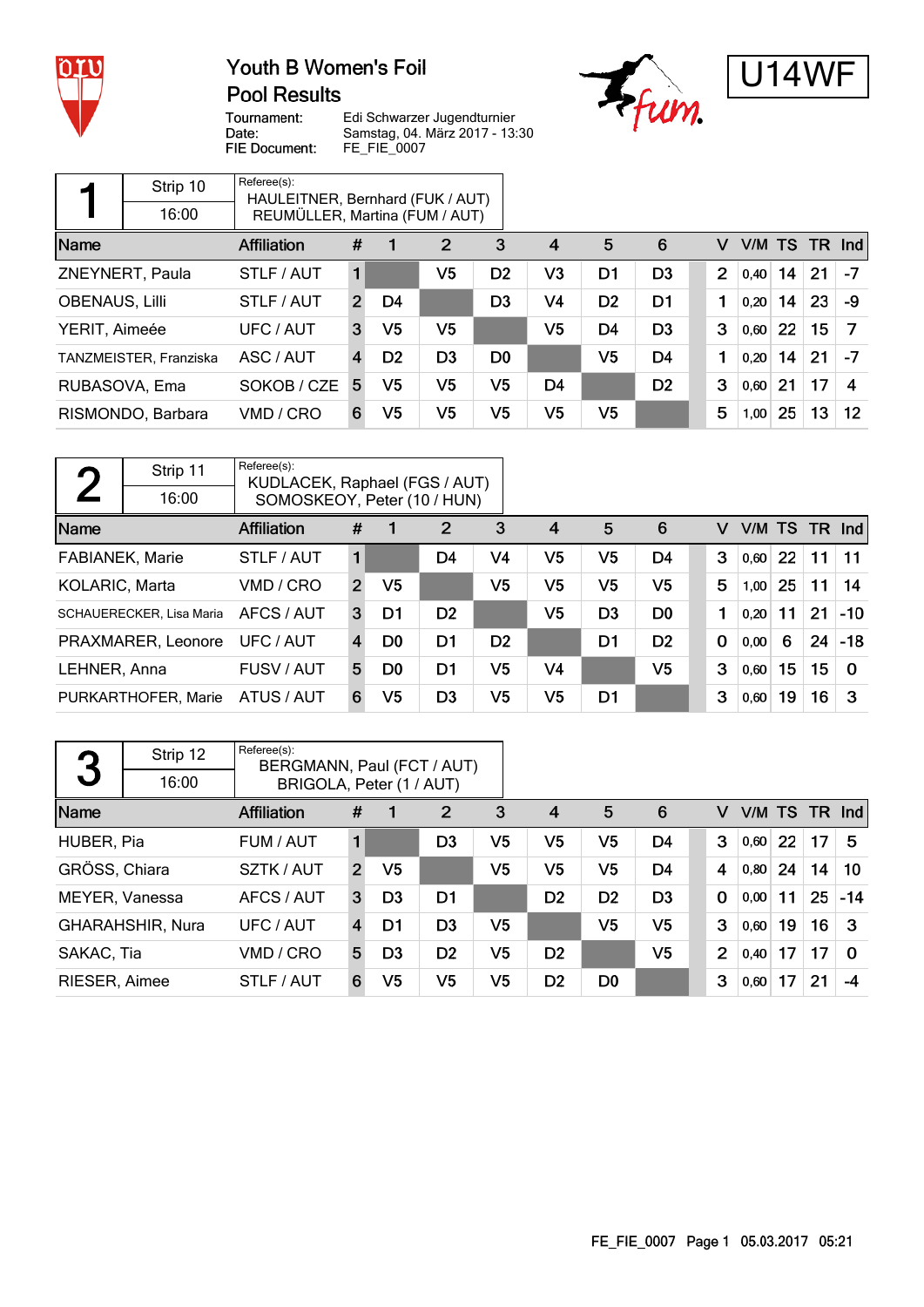

## Youth B Women's Foil Seeding for Round #3 - DE





Tournament:<br>Date: FIE Document:

Edi Schwarzer Jugendturnier Samstag, 04. März 2017 - 13:30 FE\_FIE\_0008

| Seed            | Name                     | Club         | Country    | IV             | V/M            | <b>TS</b>        | <b>TR</b>        | Ind   | <b>Notes</b> |
|-----------------|--------------------------|--------------|------------|----------------|----------------|------------------|------------------|-------|--------------|
|                 | GRÖSS, Chiara            | <b>SZTK</b>  | <b>AUT</b> | Ι9             | $ 0,90\rangle$ | 49               | $\overline{24}$  | $+25$ | Advanced     |
| $\overline{2}$  | YERIT, Aimeée            | <b>UFC</b>   | <b>AUT</b> | 9              | 0,82           | 52               | 23               | $+29$ | Advanced     |
| $\overline{3}$  | <b>FABIANEK, Marie</b>   | <b>STLF</b>  | <b>AUT</b> | 8              | 0, 80          | 147              | 21               | $+26$ | Advanced     |
| $\overline{4}$  | <b>KOLARIC, Marta</b>    | VMD          | CRO        | 18             | 0.80           | $\overline{147}$ | $\overline{26}$  | $+21$ | Advanced     |
| $\overline{5}$  | HUBER, Pia               | <b>FUM</b>   | <b>AUT</b> |                | 0,70           | 45               | $\overline{28}$  | $+17$ | Advanced     |
| $\overline{6}$  | RISMONDO, Barbara        | VMD          | <b>CRO</b> |                | 0,70           | 45               | 31               | $+14$ | Advanced     |
| 17              | RUBASOVA, Ema            | <b>SOKOB</b> | <b>CZE</b> | 6              | 0,55           | 46               | 33               | $+13$ | Advanced     |
| $\overline{8}$  | PURKARTHOFER, Marie      | <b>ATUS</b>  | <b>AUT</b> | $\overline{6}$ | 0,55           | $\overline{37}$  | $\overline{34}$  | $+3$  | Advanced     |
| 9               | RIESER, Aimee            | <b>STLF</b>  | AUT        | 6              | 0,55           | $\overline{36}$  | 44               | -8    | Advanced     |
| $\overline{10}$ | GHARAHSHIR, Nura         | UFC.         | AUT        | $\overline{5}$ | 0,50           | $\overline{33}$  | 38               | -5    | Advanced     |
| 11              | TANZMEISTER, Franziska   | <b>ASC</b>   | AUT        | 14             | $ 0,40\rangle$ | 32               | 38               | $-6$  | Advanced     |
| $\overline{12}$ | LEHNER, Anna             | <b>FUSV</b>  | <b>AUT</b> | 14             | 0,40           | 25               | 38               | $-13$ | Advanced     |
| $\overline{13}$ | SAKAC, Tia               | VMD          | <b>CRO</b> | 4              | 0,36           | $\overline{32}$  | 43               | $-11$ | Advanced     |
| $\overline{14}$ | SCHAUERECKER, Lisa Maria | <b>AFCS</b>  | AUT        | 3              | $ 0,30\rangle$ | 28               | 40               | $-12$ | Advanced     |
| $\overline{15}$ | MEYER, Vanessa           | <b>AFCS</b>  | AUT        | $\overline{3}$ | 0,27           | $\overline{30}$  | 45               | $-15$ | Eliminated   |
| $\overline{16}$ | ZNEYNERT, Paula          | <b>STLF</b>  | AUT        | $\overline{3}$ | 0,27           | $\overline{28}$  | 50               | -22   | Eliminated   |
| $\overline{17}$ | <b>OBENAUS, Lilli</b>    | <b>STLF</b>  | <b>AUT</b> | $\overline{2}$ | 0,20           | 25               | 46               | $-21$ | Eliminated   |
| $\overline{18}$ | PRAXMARER, Leonore       | <b>UFC</b>   | AUT        | $\overline{2}$ | 0,20           | $\overline{22}$  | $\overline{144}$ | $-22$ | Eliminated   |
| 19              | KENSY, Helen             | <b>FKVO</b>  | <b>AUT</b> |                |                |                  |                  |       | Eliminated   |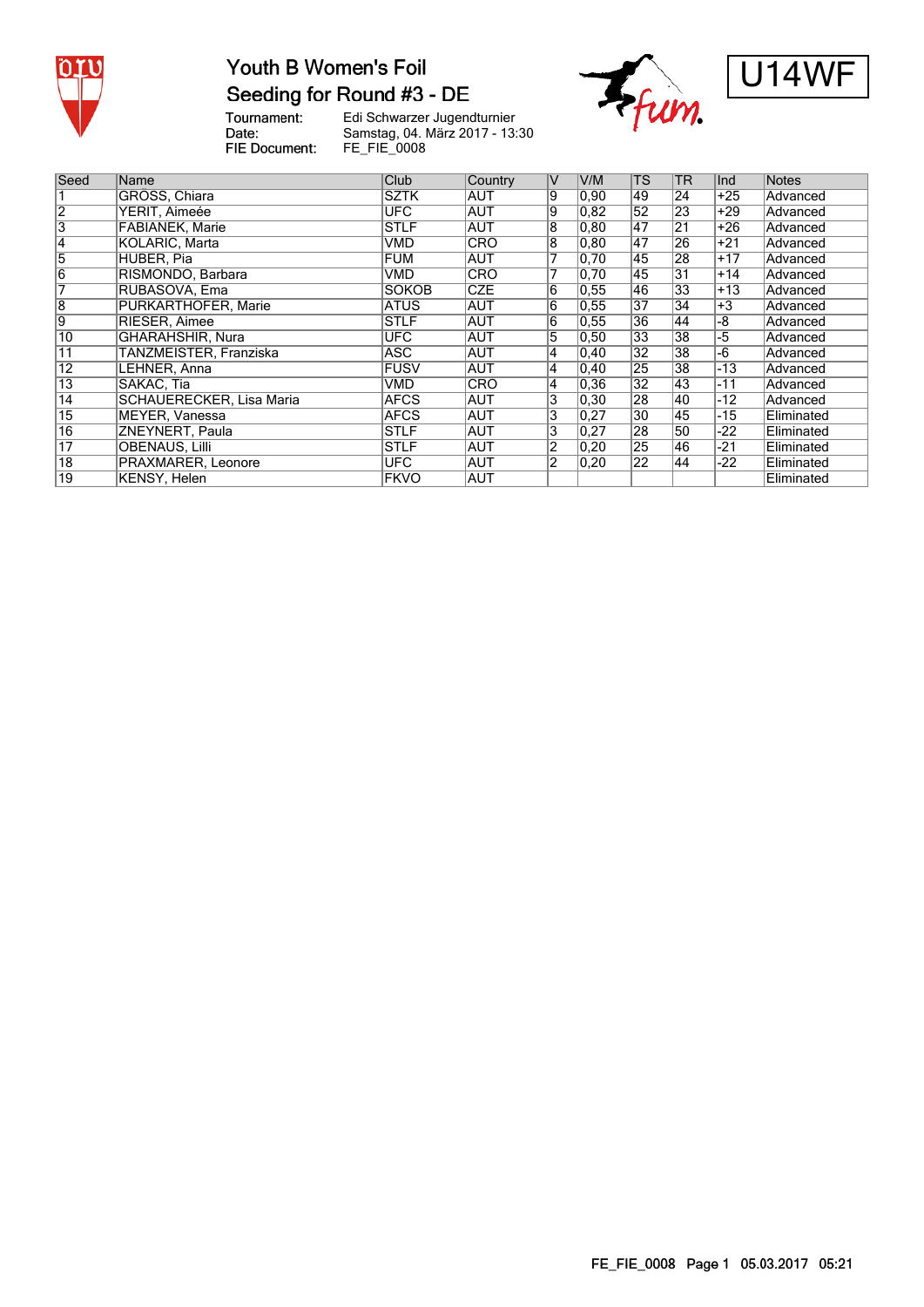#### Youth B Women's Foil - Round #3 - DE (Table of 16)



UFC / AUT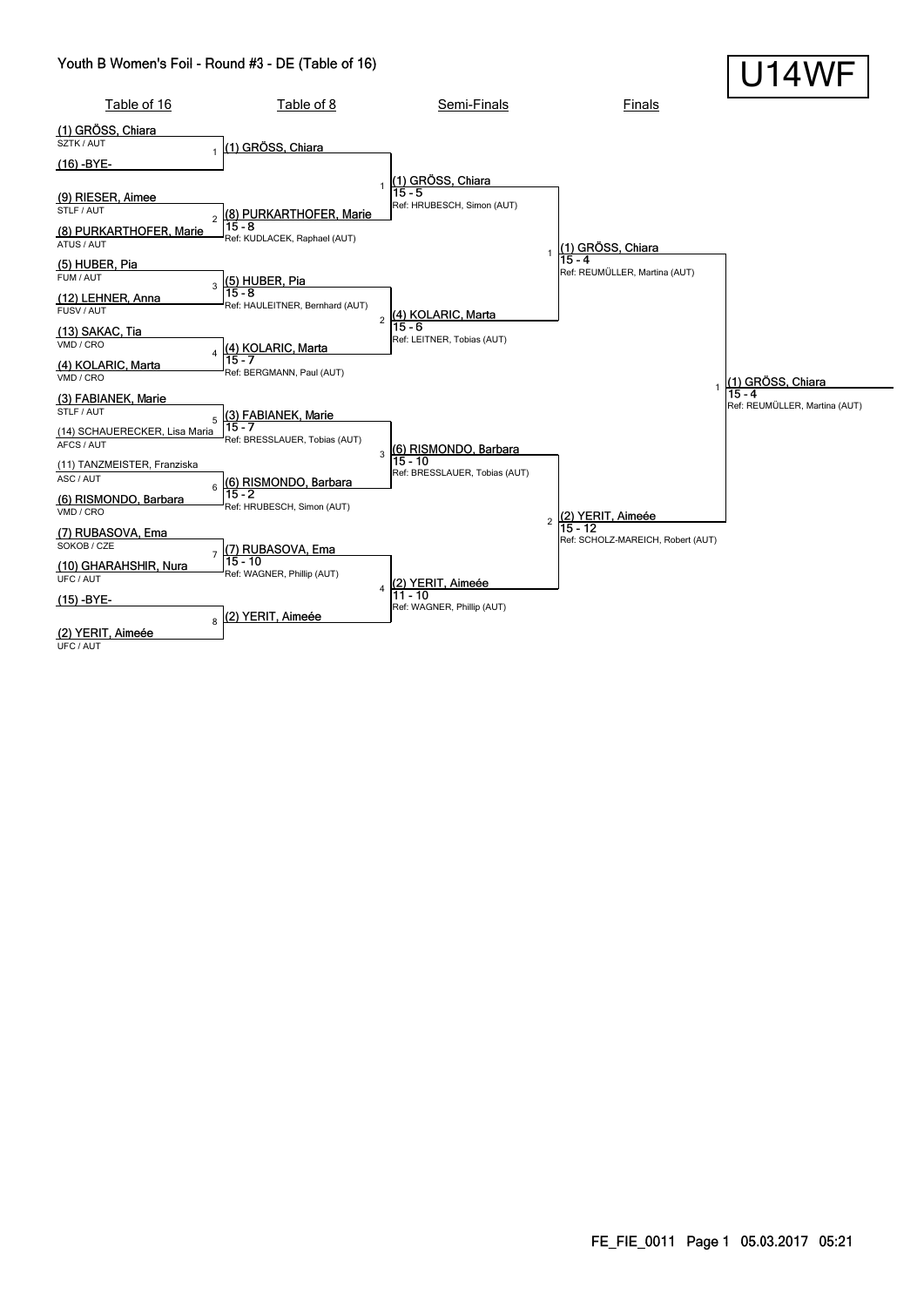

# Youth B Women's Foil

**Final Ranking** 

Tournament:<br>Date: FIE Document:

Edi Schwarzer Jugendturnier Samstag, 04. März 2017 - 13:30<br>FE\_FIE\_0012





| Place           | Name                            | Country    | Birthdate   |
|-----------------|---------------------------------|------------|-------------|
|                 | GRÖSS, Chiara                   | AUT        | 27.10.2003  |
| $\overline{2}$  | YERIT, Aimeée                   | AUT        | 29.07.2003  |
| $\overline{3T}$ | KOLARIC, Marta                  | <b>CRO</b> | 101.06.2003 |
| $\overline{3T}$ | RISMONDO, Barbara               | <b>CRO</b> | 01.06.2004  |
| 5               | <b>FABIANEK, Marie</b>          | <b>AUT</b> | 07.01.2004  |
| $\overline{6}$  | HUBER, Pia                      | AUT        | 08.10.2003  |
| 7               | RUBASOVA, Ema                   | <b>CZE</b> | 01.06.2003  |
| $\overline{8}$  | <b>PURKARTHOFER, Marie</b>      | AUT        | 03.07.2004  |
| 9               | RIESER, Aimee                   | <b>AUT</b> | 11.08.2004  |
| 10              | GHARAHSHIR, Nura                | <b>AUT</b> | 21.07.2003  |
| 11              | TANZMEISTER, Franziska          | <b>AUT</b> | 11.10.2004  |
| $\overline{12}$ | LEHNER, Anna                    | <b>AUT</b> | 12.05.2004  |
| $\overline{13}$ | SAKAC, Tia                      | <b>CRO</b> | 01.06.2003  |
| $\overline{14}$ | <b>SCHAUERECKER, Lisa Maria</b> | AUT        | 15.06.2003  |
| $\overline{15}$ | MEYER, Vanessa                  | AUT        | 10.02.2004  |
| 16              | ZNEYNERT, Paula                 | <b>AUT</b> |             |
| $\overline{17}$ | <b>OBENAUS, Lilli</b>           | <b>AUT</b> |             |
| $\overline{18}$ | PRAXMARER, Leonore              | AUT        | 24.01.2003  |
| 19              | KENSY, Helen                    | <b>AUT</b> | 18.02.2004  |